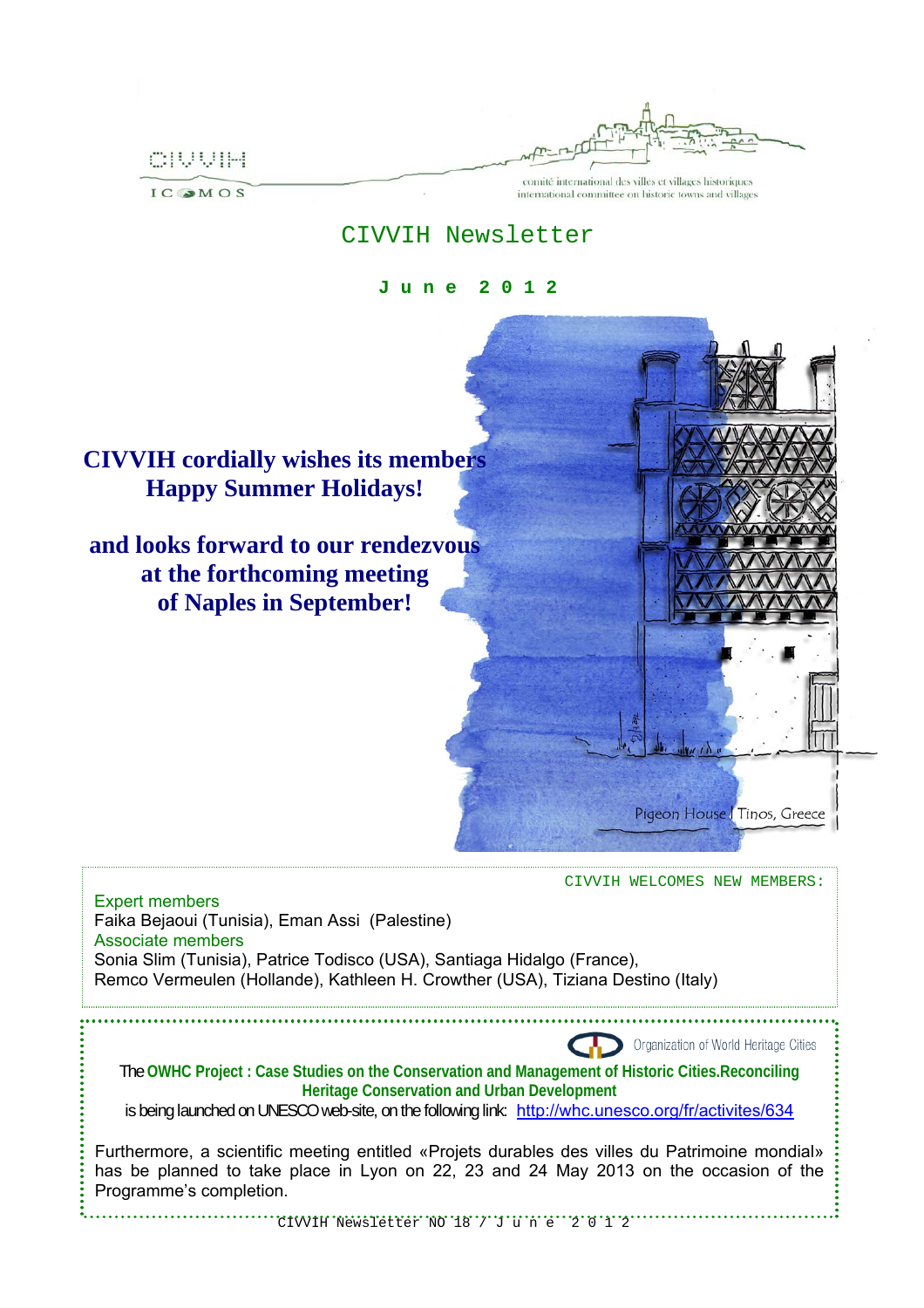## **1. CIVVIH COMMITTEE ANNOUNCEMENTS**



# **CIVVIH ANNUAL MEETING & CIVVIH ELECTIONS CIVVIH ANNUAL MEETING & CIVVIH ELECTIONS NAPLES, ITALY September 3 to 5, 2012**

 [University of Naples "Federico II", Congress Center, Via Partenope 36 and Faculty of Architecture, Aula Magna: ex Church of San Demetrio e Bonifacio, piazzetta Teodoro Monticelli 3, Naples, Italy]

## **A. CIVVIH ANNUAL MEETING (SCIENTIFIC PROGRAMME)**

[The web page for Naples is already active in the Web site of CIVVIH http://civvih.icomos.org/?q=node/145]

#### **International Symposium on**

*The role of the integrated conservation of cultural heritage for a creative, resilient and sustainable city* 

The meeting is planned around a series of thematic sessions including a blend of presentations.

The main subject of the CIVVIH Annual meeting which will be held in Italy will focus on the Axis **"***The role of the integrated conservation of cultural heritage for a creative, resilient and sustainable city"* 

#### **Theme:**

Much of the current debate on how we should preserve our cultural heritage revolves around urban sites, historic monuments in urban settings, historic districts, but especially in the complete historic towns and particularly in the historical towns of the big cities.

The growing complexity of urban heritage conservation makes reaching a consensus on how to manage urban heritage difficult.

Today, old cities are sometimes just neighbourhoods inserted in much wider modern metropolises. This however is where architectural cultural heritage is concentrated and only there a deep feeling of identity is to be found. Interventions for old cities conservation are much more difficult than the restoration of individual historical monuments, not only because of the quantity of physical structures to be restored or rehabilitated, but mainly because cities are living organisms, with a complexity of human and functional, social and economical aspects.

Additionally, the sharp increase in the world's population now living in urban areas combined with a lack of policies to facilitate a sustainable use of heritage assets means the pressure on historic towns is set to rise.

 $CIVVIH$  Newsletter NO 18 / J u n e  $Z$  0 1  $Z$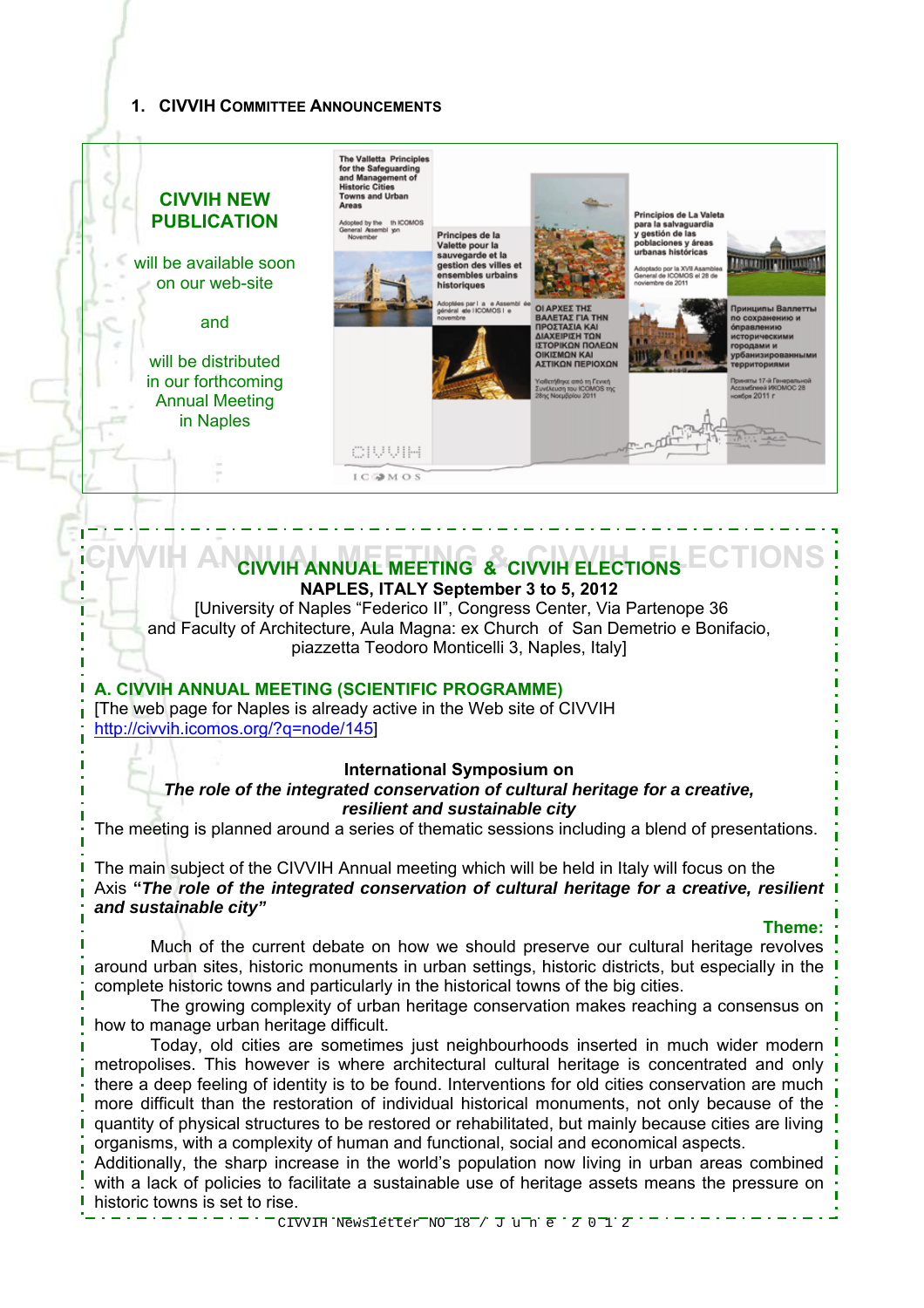Cultural Urban Heritage is not built only. It may encompass crafts, art works, traditional trade and religious activities and may be intangible and a diversified population that is sometime fragile, often ill known inhabits Old Cities. All this complexity contributes to the whole characteristic of historical old Cities. However, mighty processes are at work to turn them into non-functional areas: slum or gentrified, tourist or commercial neighbourhoods, museum towns, stagnant places that lose their attractiveness etc.

Unless new and innovative ways of managing these sites can be agreed on, the creativity in the cities will be gone and historic cities as we know them today will not survive.

The integrated conservation and the urban historical landscape managing heritage offers today a comprehensive overview of the intellectual development in urban conservation in the 21 century on the basis of the evolution of the conceptual and operational context of urban management and the development of local urban conservation policies and practices.

On one side: Social Development and equity imply to keep local communities into places to preserve their balance and diversity; on another Economic Sustainable Development implies the safeguard of the built urban heritage and the inclusion in such places of non-harmful activities and an excessive pressure from tourist and commercial activities is to be avoided.

The safeguard of Old Cities may include series of successive projects that ensure its visibility and credibility for the population.

As a whole they do however generally participate in a long-term process and a strategy where the roles of public and private stakeholders should be complementary and harmonious.

The conservation of heritage should support energy saving, promote local jobs and regenerate some construction processes. A well known principle of "integrated conservation" is to begin with the knowledge and understanding of the present urban heritage to promote an "active" preservation. Based on a deep analysis and understanding of the built environment and of the historic values, *general guidelines* for new restoration plans and changes can be produced to design additions that well harmonize with the existing environment. This can be a useful tool for new proposals and for planning future developments.

#### **The question to debate in the congress:**

Are there any actual examples from urban heritage sites worldwide to demonstrate key issues and best practices in the integrated conservation of the urban heritage of historical cities' core and their urban historic landscape today?

## **The three sub-topics of the general theme are:**

- 1. The creativity in the safeguard and in rehabilitation of the historical towns
- 2. The opportunity of cultural tourism for the historical towns sustainable development

3. The integrated conservation of the historical cities' core and their urban historic landscape. Examples and Best Practices

#### **Papers:**

Presented communications should deal with one of the three sub-topics. This may include examples of good practices or case studies at different scales. They could be comprehensive, as in a City or a Conservation area or thematic. They should however indicate the policy, strategy, as well as the juridical, institutional and/or budgetary framework that make them possible. The Symposium papers will be published as CD-Rom and presented on the CIVVIH website.

**The Scientific Commitee: Teresa Coletta,Nur Akin,Eleni Maistrou,Claus-Peter Echter.** 

**Timetable and more information:**  on CIVVIH web site http://civvih.icomos.org/?q=node/145 For information related to Naples, please visit: www. centrostorico.na.it | www.naples-napoli.org | www.siti.unesco.it/napoli-il-centro-storico.html



 $CIVTH$  Newsletter NO 18  $7$  J  $\overline{u}$  n  $\overline{e}$   $\overline{2}$   $\overline{0}$  1  $\overline{2}$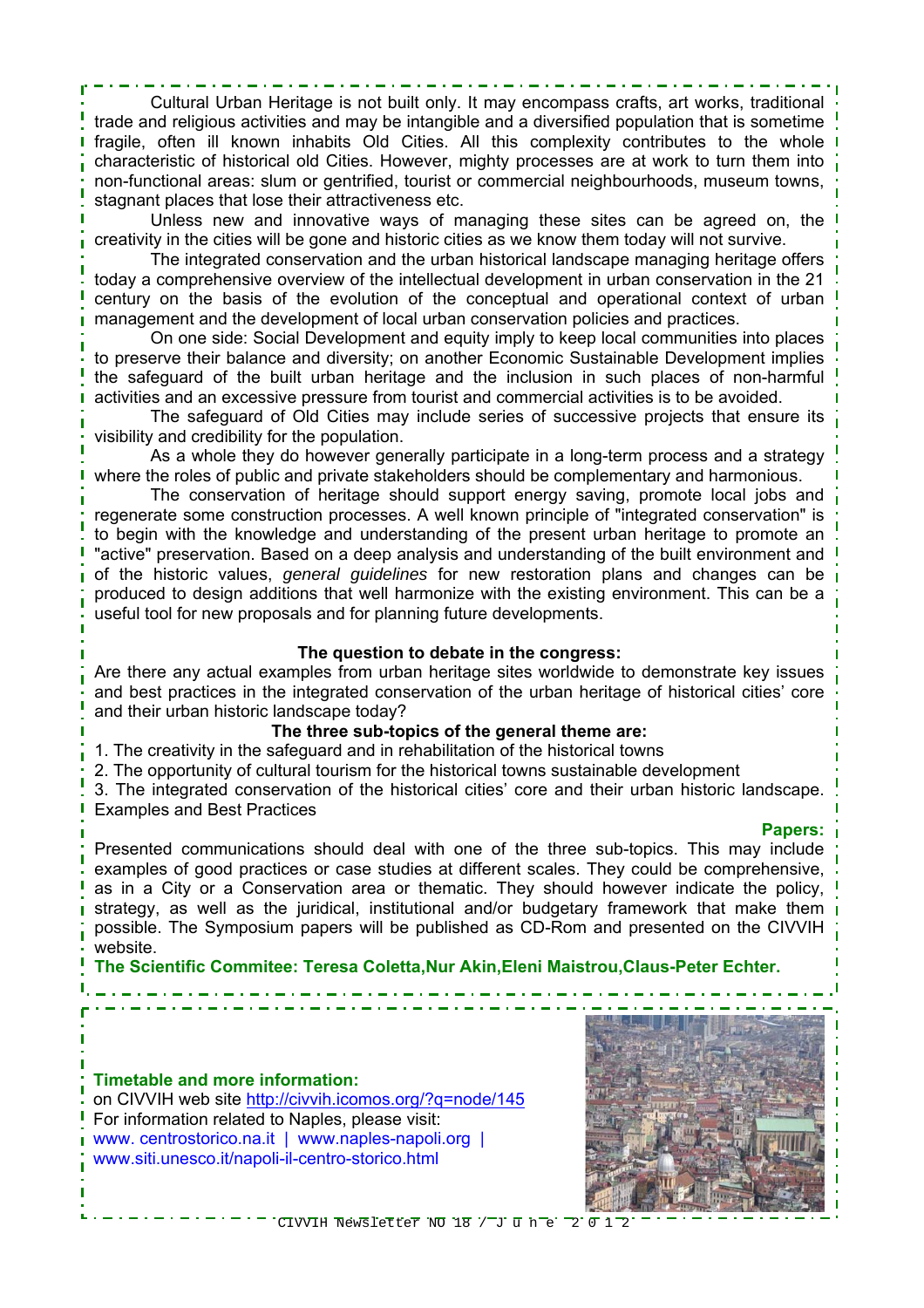## **B. CIVVIH ELECTIONS [http://civvih.icomos.org/?q=node/146]**

In accordance with the Statutes (articles19-24 and 40-44) during the Annual Meeting in Naples September 5, 2012, the CIVVIH is required to elect the new Executive.

According to the article 42 «**Subject to article 29, any Expert Member may be elected** to the Executive of CIVVIH».

According to the article 31 «A person may serve on the Bureau of the Executive for **no more than three consecutive terms in one office**. At least one term should then elapse before that person may again be reelected to that office».

**As result, the positions of Vice-Presidents and Secretary General of CIVVIH must be occupied by new people.**

Nomination forms has been already distributed via e-mail to all CIVVIH member.

The nomination forms must be submitted by the candidates no later than

**July 28, 2012 by email to the Secretary General of CIVVIH Michal Firestone** at: michalfirestone@yahoo.com

**and with communication to the President of CIVVIH Sofia Avgerinou Kolonias** at skolonia@arch.ntua.gr

The voting expert members must elect the new Executive as follows:

1 President | 3 Vice Presidents | 5 Members of the Executive | 1 Secretary General | 1 Treasurer, (if necessary)

I The Executive may co-opt up to three members in a manner that would strengthen regional representation.

The acting Executive will prepare the list of candidates which must be communicated by email to the members of CIVVIH at least two weeks before the Annual Meeting.

The acting Executive will nominate an Electoral Committee to preside over the election process, during the General Assembly.

The Electoral Committee will consist of at least two members of CIVVIH who will not be candidates.

The Electoral Committee will approve the list of candidates, preside over the election,

count the votes, announce the results of the election.

## **General Information about the electoral process**

The process of the election will be similar to the one in use in ICOMOS.

1. The candidates will specify which office they wish to run for.

2. The Expert voting members of CIVVIH will elect one President, then 3 Vice Presidents, then one Secretary General, then one Treasurer if necessary and then 5 Executive Members.

3. Candidates who are not elected for a given office may run for the next office in line *(i.e. if a candidate for the office of President, for example, is not elected, he/she will become a candidate for the office of Vice President).* 

4. Candidates may withdraw at any time during the electoral process.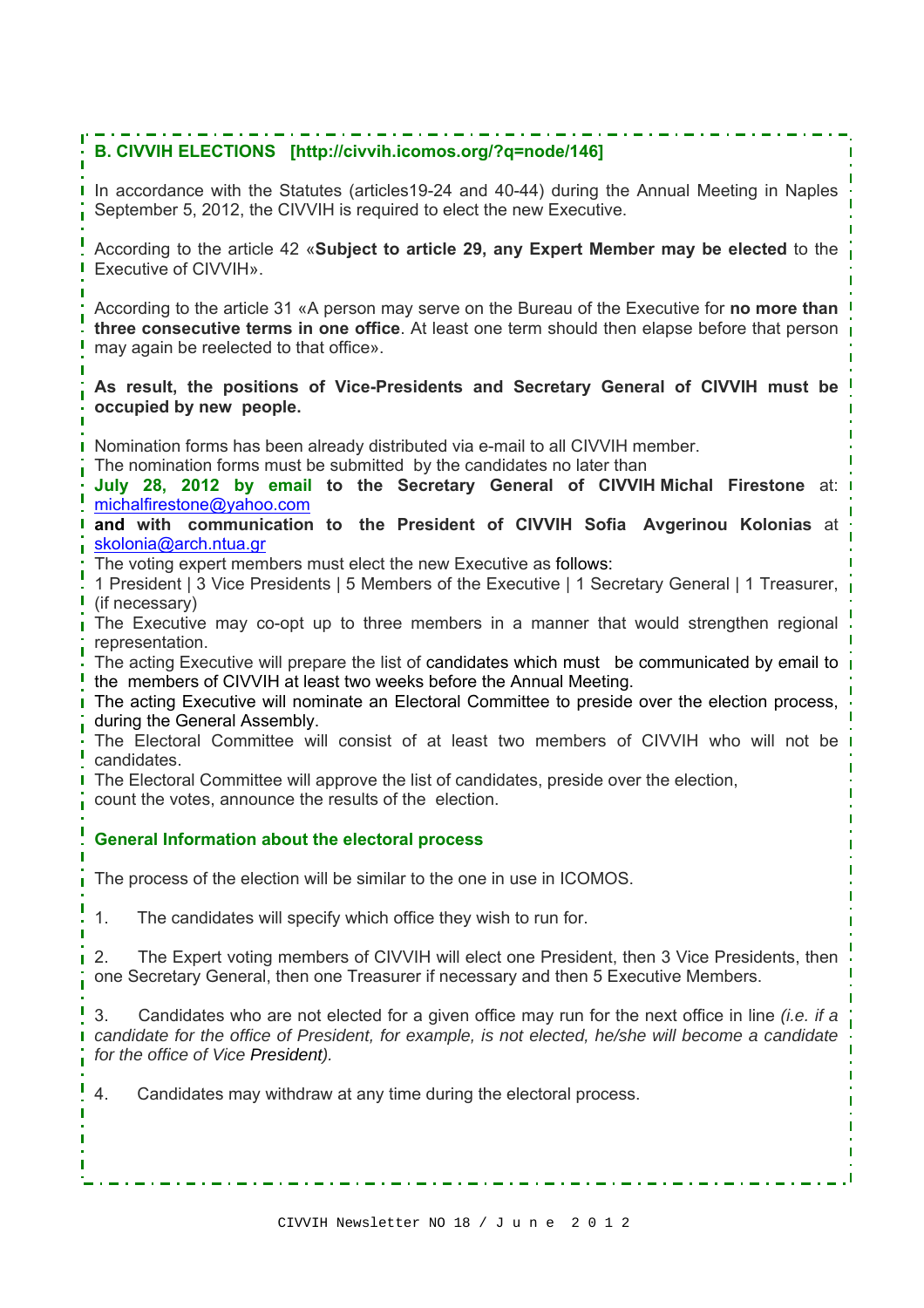#### **2. CIVVIH MEDITERRANEAN SUB-COMMITTEE ANNOUNCEMENTS**

Scientific Symposium Conclusions from

#### **CIVVIH Mediterranean Sub-Committee ANNUAL MEETING " MULTILAYERED HISTORIC TOWNS"**

that was held on 18- 21 May 2012 in İzmir, Turkey

## *Resolutions drafted by Nur Akin,Samir Abdulac,Teresa Coletta*

Towns located around the Mediterranean See are often characterized by a singular long historical past that, sometimes, extends to several thousands of years. The remains of these diverse eras are found side by side and are even combined on the same level. They often form multiple layers. Accidental discoveries on the occasion of building construction or infrastructure implementation enable us to gradually improve our knowledge of the urban past of these towns.

The symposium in Izmir comprised thematic presentations, as well as specific case studies. It concluded with on-the-spot visits to Izmir, as well as its surroundings. Despite the context of increasing economic pressures, it affirmed the value of all historical layers and the interest in preserving and highlighting all of them. The participants also underlined the importance of a series of supplementary measures:

- 1. Elaboration of the knowledge about visible and invisible layers
- 2. On site preservation of the stratifications
- 3. Elaboration of appropriate town planning documents
- 4. Establishment of specific legal protection measures
- 5. Integrated management of sites
- 6. Information and mobilisation of the public.
- 7. Training of the persons involved

The participants were, in particular, aware of the increasing economic pressures exercised on the central districts and confirmed their interest in reinforced coordination between the CIVVIH and the International Scientific Committee Responsible for the Management of Archaeological Heritage (ICAHM), especially with regard to the subject of multilayered historic towns.

## **Explanation of the suggested measures:**

#### **1 - Elaboration of the knowledge about visible and invisible layers**

The knowledge of the past, sometimes extinct, of a historic urban site may be based on ancient texts, preserved illustrations, archaeological findings, air photographs, epigraphy, geological interpretation etc.

The knowledge of each historic phase of the urban stratification, from those of the Antiquity to date, passing through those of the Middle Age and the recent centuries, is fundamental.

The use of maps or archaeological atlases would enable us to link, on the same scale and using the same coordinates, individual archaeological discoveries belonging to the same period which are, though, geographically separated. These atlases would constitute the foundations of a scientific and town-planning alert system.

An atlas of the historic towns in the Mediterranean elaborated using the same references would permit highly useful comparisons to be made.

#### **2 – On site preservation of the stratifications**

It is advisable to maintain the remains of all past eras on site and, if possible, to render them visible and accessible. The Venice Charter, the 2011 Valetta Principles, as well as the international scientific rules, can be used as reference.

Where the superposition of archaeological layers is too complex and the value of the excavated evidence is limited, detailed plans will be drafted, the excavations will be documented and the remains discovered will be studied.

## **3 - Elaboration of appropriate town planning documents**

Appropriate town planning documents must protect and highlight any known ancient remains and integrate them into those of subsequent periods, as well as into the modern life. Particular attention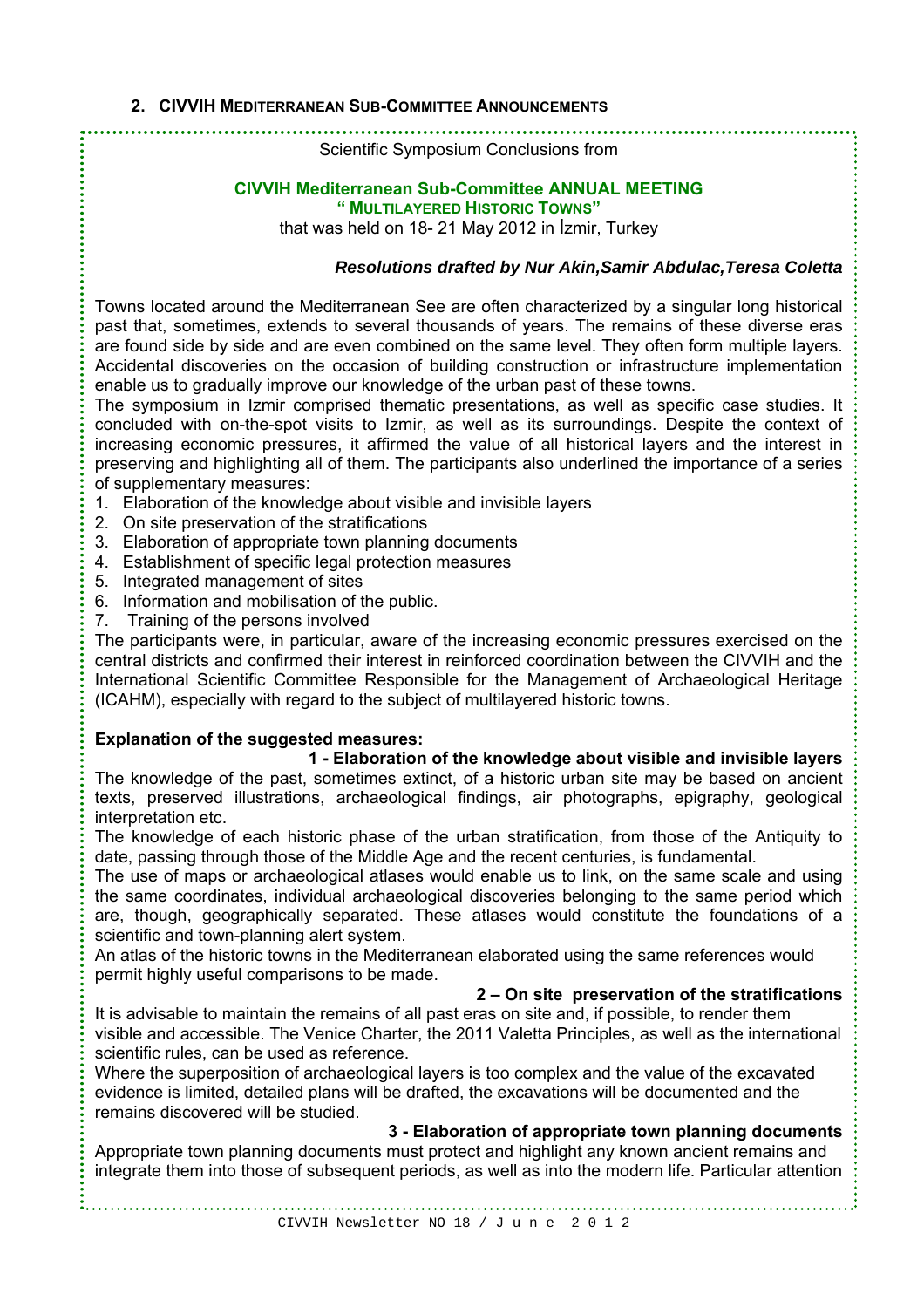must be paid to sectors where discoveries are possible. This applies to private and public construction projects or, even, infrastructure projects (networks, transports, etc.).

## **4 - Establishment of specific legal protection measures**

The existing historic buildings and any visible or invisible remains, as well as their surroundings, must be covered by specific and appropriate legal protection measures, either for reasons of value, evidence, structure, functionality or aesthetics.

**5 - Integrated management of sites**  A multidisciplinary technical mechanism, comprising town planners, architects, archaeologists and engineers, must be able to manage, control, study and focus on the different projects that are rendered necessary by the evolution of the multilayered historic town or the discoveries. These must be based on a management plan elaborated in cooperation with the local authorities.

**6 - Information and mobilisation of the public**  The understanding of multiple historic layers and their features must be communicated not only to tourists but also to local residents. Specific locations (onsite museums, etc.) and pedagogical processes (exhibitions, boards, reconstructions, simulations, brochures) can facilitate this pedagogical task. Good information is a prerequisite for motivation and participation of the citizens. Raising the awareness of young students is, at the same time, a way of forming the citizens of the future and affecting their parents.

**7 - Training of the persons involved**  Training must be provided to all persons involved in the multilayered historic town, whether these are town planners, architects, archaeologists, engineers, teachers or workers. The said training must enable them to enrich their initial education and to better cooperate with each other in the implementation of the projects.

#### **Moments from Izmir**

I. At the meeting's opening session, the Dokuz Eylul University Deanery welcomed CIVVIH. Sofia Avgerinou-Kolonias (President of CIVVIH) and Nur Akin (ICOMOS Turkey / CIVVIH) made greeting references.

The following presentations were made:

- *Multilayered Historic City: Izmir* ETI AKYUZ LEVI, AKIN ERSOY
- Costs and Values in Facing the Historic Layers of Sofia City Centre ELENA DIMITROVA
- *Multilayered Historic Towns as «Memory»*  ELVIRA PETRONCELLI
- *Présentation et Représentation du Passé des Villes Historiques* SAMIR ABDULLAC
- *Making the Future in the Historical City of Safi, Morocco* JOAO CAMPOS
- *Sidon: A Mediterranean City with a Testimony of History* SALEH LAMEI

*- Urban Planning of Greek Cities in the 19th Century and Transformation of Their Medieval Urban*  Fabric. Questions on Coexistence of Different Periods of Cities - ELENI MAISTROU, MARIA DANIIL

*- Villes Historiques et Paysages Urbains Stratifiés de l'Italie du Sud Face aux Découvertes d'Archéologie Urbaine, Facteurs d'Attractions touristiques -* TERESA COLLETTA

*- La Réhabilitation comme Outil de Préservation d'un Centre Historique - FAIKA BEJAOUI* 

*45 Ans de Pratique des Secteurs Sauvegardés en France – Evolution de l'Outil et des Pratiques -*  ANTOINE BRUGUEROLLE

*On CIVVIH web site is available the relevant material as well as presentations and abstracts: http://civvih.icomos.org/?q=node/133*

I. During the opening session CIVVIH President Sofia Avgerinou-Kolonias made the following references:

Mediterranean countries are linked not only by geographic, but also by primitive cultural and historic ties, which can form a propitious framework for rapprochement and cooperation between peoples, in order to face the problems of interstate relations devised by former generations.

These ties form equally propitious presuppositions, encouraging the tackling of new problems having risen in the Mediterranean because of globalization conditions.

CIWIH Newsletter NO'18' / 'J'u n'e ''2' 0'1'2'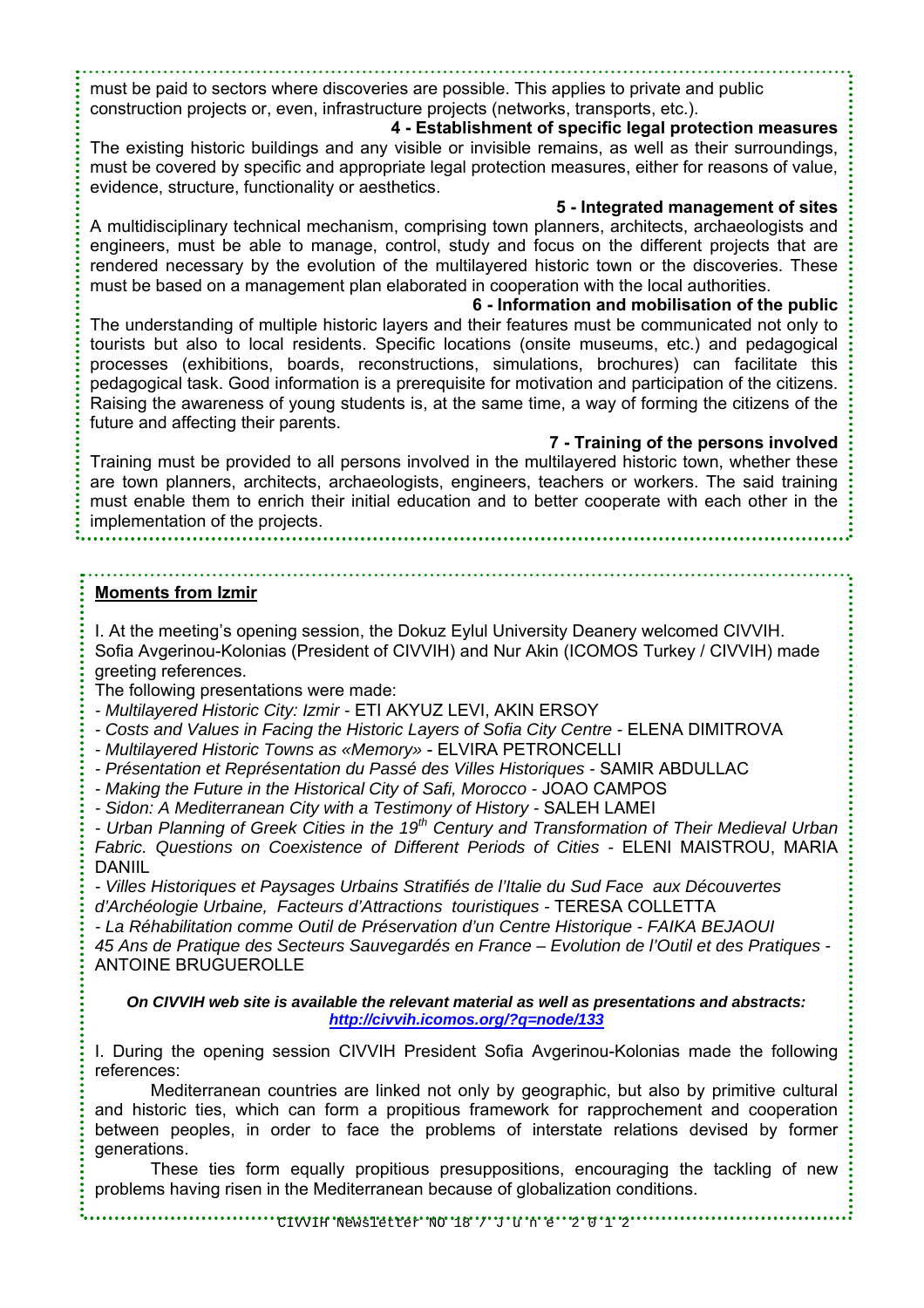Over the past two years, these problems have been aggravated because of the deep financial crisis in the countries of the European south and by instability in Arab countries. However, these countries are able to produce optimistic economic data in the present and in their future, given that they dispose important resources rendering them important and attractive destinations for investments. Through targeted developmental initiatives, contributing substantially to the development of local economies, but also through a more reinforced cooperation in the fields of culture and education, we will bring the peoples of the Mediterranean closer.

To this day, four scientific meetings have taken place to tackle these issues. Two in Greece (Patras, Corfu), one in Turkey (Edirne) and one in Cyprus (Nicosia).

Our fifth meeting takes place today in the historic city of Izmir. At a place inhabited over the last 8.500 years.

Where different cultures have met over the passing of the centuries, leaving traces which we admire and are obliged to rescue.

This is the multi-layered historic city of Izmir which, thanks to its historic role is charged with the memories of the meeting that took place here, among the peoples of the eastern Mediterranean.

Our meeting here at Izmir on the subject of: *"Multilayered Historic Towns'* is very important, because the successive historic layers are a feature in most historic cities in the Mediterranean, which are the most ancient in the world.

Our subject is also opportune, given that the problem we are discussing is linked to the large-scale interventions and mega-constructions imposed today by the circumstances of globalized economy and by the developing tourism, thus threatening historic urban landscapes.

This issue has preoccupied the CIVVIH and our concern is evident in the Valletta Principles, adopted by the 17<sup>th</sup> International General Assembly at Paris.

The opportuneness of these directions is further amplified as we are celebrating the  $40<sup>th</sup>$ anniversary from the adoption of the Convention on World Heritage, which was proposed by ICOMOS.

The special meaning of this celebration concerns the relation between protection and sustainable development, as well as the role of local societies.

It is recognized that without the active participation of local societies, the protection of cultural heritage cannot be ensured. To this end, ICOMOS has set the goal and works in the direction of making local societies realize the role played by cultural heritage in the preservation of the cultural identity and the preservation of the quality of living in historic cities.

Among the goals of the  $40<sup>th</sup>$  anniversary, I have chosen those which we should draw our attention upon, within the context of our Mediterranean Sub-Committee:

- global climate change and natural disasters that place heritage at risk;
- conservation challenges associated with increased development pressure or underdevelopment,
- increased tourism that may in some cases threaten the values of World Heritage properties.
- the contribution of World Heritage to sustainable development and improving the quality of life of local communities.

Being a cultural organism, ICOMOS has the high duty to show extroversion and creativity and to construct a solid cooperation for the protection of our shared heritage.

I would like to congratulate and thank ICOMOS Turkey as well as the Dokuz Eylul University and the local authorities for supporting the organizing of this meeting.

I would also like to express my deep emotion and welcome all colleagues who responded to our invitation for this meeting in the historical city of Izmir.

Let us leave darkness behind, open the horizons of our thinking towards knowledge and the hope for a viable future, following the appeal of the Greek writer Nikos Kazantzakis, who loved dearly the Mediterranean and wrote so much about it through his travels: *"The light has sworn not to surrender"* 

Let our meeting signal this light.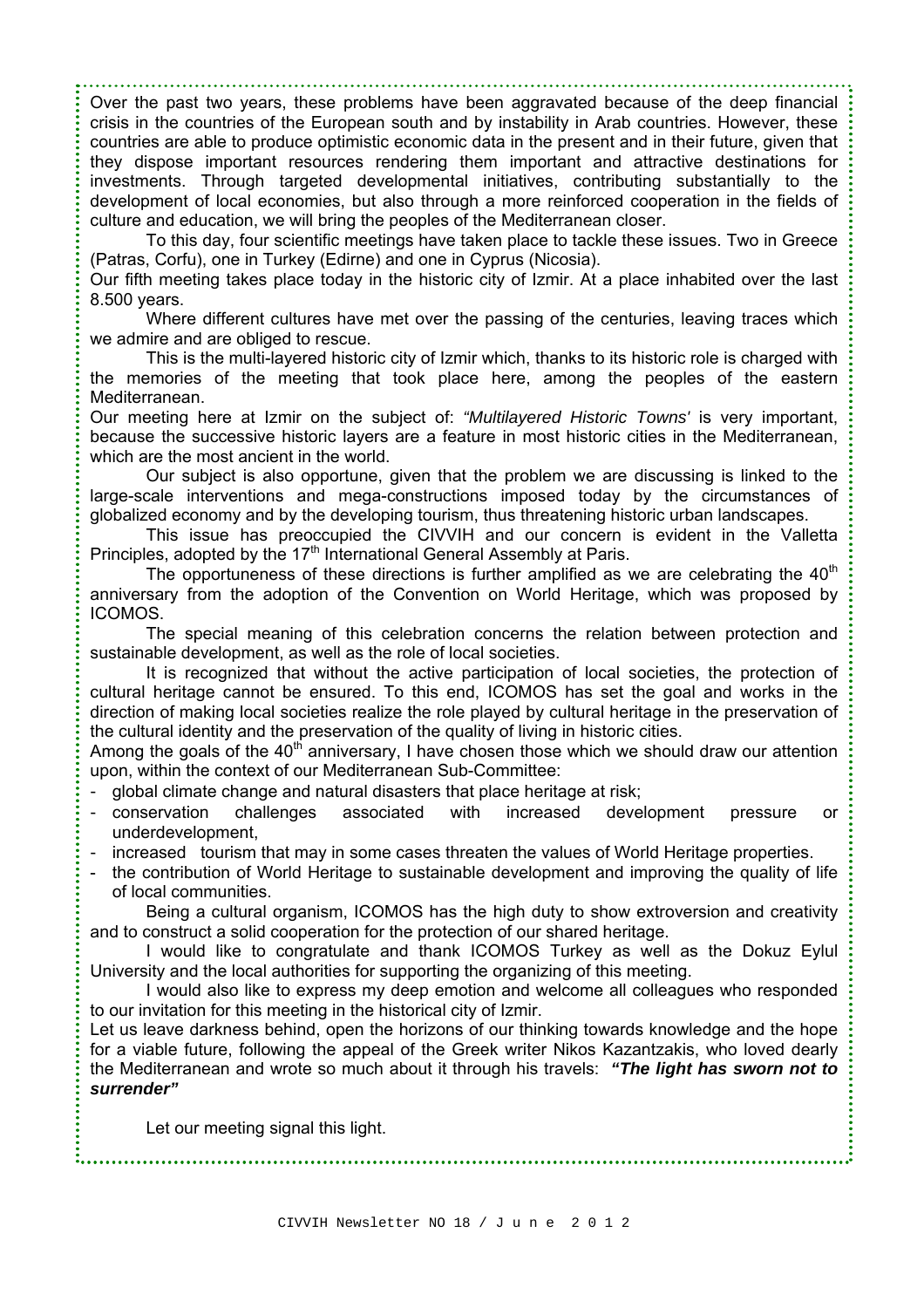## III. A formal letter was addressed to the Mayor of Izmir by CIVVIH President Sofia Angerinou-Kolonias, on behalf of CIVVIH Mediterranean Sub Committee.

Athens, 05/06/2012

Attention to **Mr. Aziz Kocaoğlu** İzmir Büyükşehir Belediyesi Başkanı İzmir Büyükşehir Belediyesi (Izmir Municipality) Cumhuriyet Bulvarı No. 1 Konak / IZMIR / TURKEY

## Honorable Mayor

As you have already known, on 18‐21 of May 2012 was held in your beautiful and hospitable city of Izmir, the Annual Meeting 2012 of the International Committee on Historic Towns and Villages **(CIVVIH)** Mediterranean Sub‐Committee of the International Council on Monuments and Sites **(ICOMOS)**, which is the advisor of UNESCO for the Cultural Heritage, on *"Multilayered Historic Towns".*

38 scientists from different countries participated in this meeting, such as: France, Turkey, Greece, Tunis, Malta, Italy, Germany, Bulgaria, Israel, Egypt, Belgium and United Arab Emirates.

Having seen and heard suggestions for your city, we kindly came to the following proposals:

Izmir, particularly the area which is known as *New Smyrna* and which was established and developed at the foot of Kadifekale and has been settled since the Hellenistic period, displays a multilayered structure. This, the example of a long bridge extending to the deep past of the city, is great wealth. However, this brings about some featured conservation approaches.

In this context, it is proposed:

‐ to reinvestigate Agora, the Theater and Kadifekale with integrated conservation approaches;

‐ to provide necessary controls by considering the multilayered structure of the city in the context of conservation of the ruins likely to occur at the foundation stage of new buildings to be constructed in the section of the city which is described as New Smyrna and which remains within the Kemeralti urban site today;

‐ to rearrange the arteries approaching the historical work in and around Agora;

‐ that the exhibition and conservation approaches to be performed in the multilayered areas of the city be suitable for this structure;

‐ to utilize Agora and its environment as an open‐air museum together with the works of different periods;

‐ to carry out nationalization activities in order to have the multilayered structure of the city perceived; and

- to veil the new buildings developing considerably nearby the historical work with a green pattern (e.g. trees), although partially.

I hope that in the future you will manage to implement them.

We will be very happy, if we will have some information on the results of your initiatives.

## IV. Documentation from Ephesus amphitheatre and Izmir.



 $\cdot$  CIVVIH  $\cdot$  Newsletter  $\cdot$  NO  $\cdot$  1.8  $\cdot$   $\cdot'$  . J  $\cdot$  u  $\cdot$  n  $\cdot$  e $\cdot$   $\cdot$  2  $\cdot$  0  $\cdot$  1  $\cdot$  2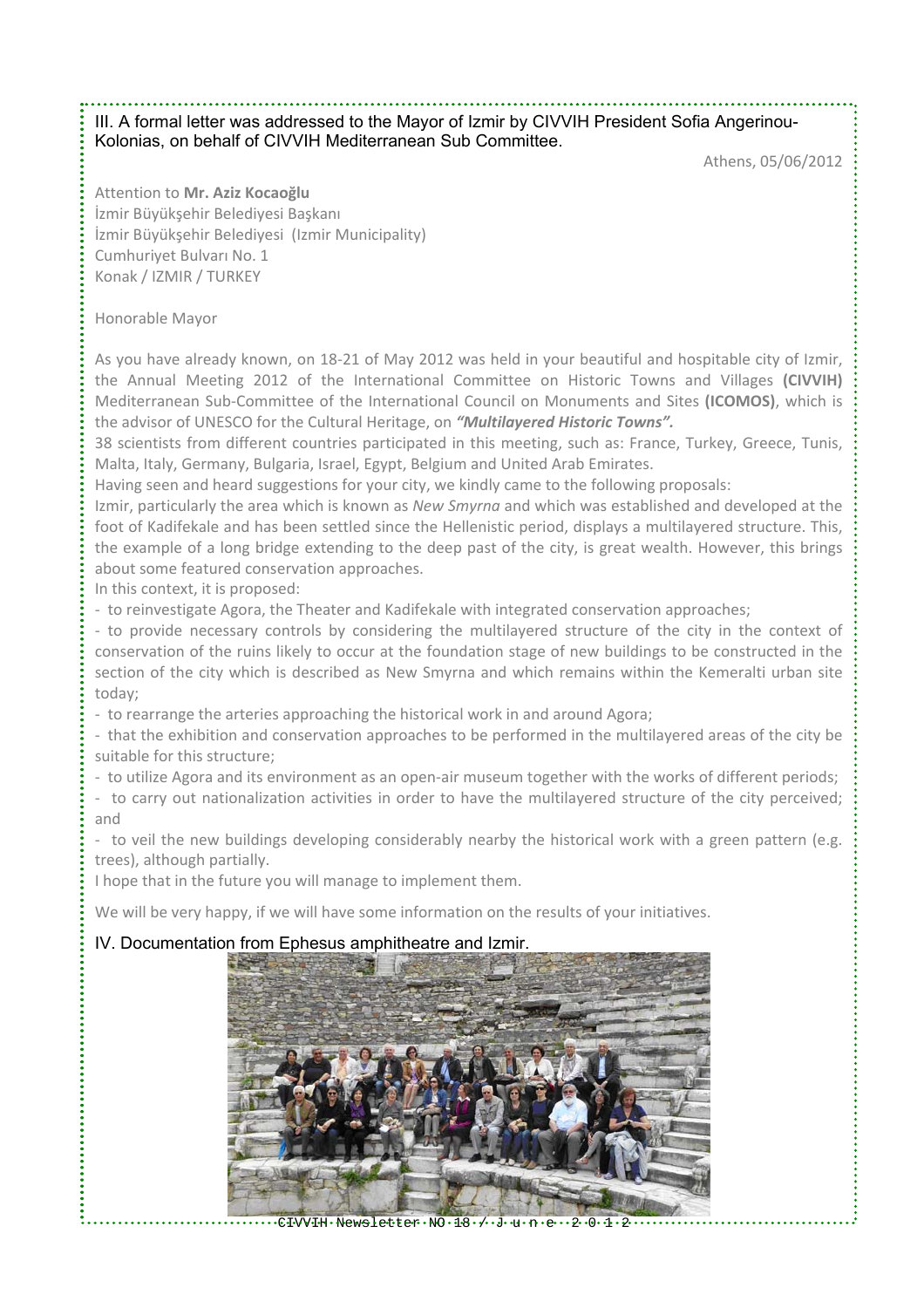#### **Izmir participants**

**Samir ABDULAC**, ICOMOS France | **Nur AKIN** ICOMOS, TR / CIVVIH | **Eti AKYÜZ LEVİ**, ICOMOS Turkey | **Ayşegül ALTINÖRS ÇIRAK**, Dokuz Eylül University | **Güliz Bilgin ALTINÖZ**, ICOMOS Turkey / Middle East Technical University | **Sofia AVGERINOU-KOLONIAS**, ICOMOS Hellenic / CIVVIH President | **Faika BEJAOUI**, ICOMOS Tunis / CIVVIH | **Antoine BRUGUEROLLE**, ICOMOS France / CIVVIH | **João CAMPOS**, ICOMOS Malta / CIVVIH | **Teresa COLLETTA**, ICOMOS Italy / CIVVIH | **Maria DANIIL**, ICOMOS Hellenic / CIVVIH | **Astrid DEBOLD-KRITTER**, ICOMOS Germany /CIVVIH | **Tiziana DESTINO**, TU Berlin | **Elena DIMITROVA**, ICOMOS Bulgaria / CIVVIH | **Namık K. DÖLENEKEN**, ÇEKÜL Vakfı | **Claus Peter ECHTER**, ICOMOS Germany / CIVVIH | **Yaşagül EKİNCİ**, Bergama Municipality | **Cevat ERDER**, ICOMOS Turkey | Nesrin ERMİŞ, Bergama Municipality | Ahmet ERTÜRK, Gaziantep Municipality | İlkay FERİDUN, ICOMOS Turkey / KKTC | **Michal FIRESTONE**, ICOMOS Israel / CIVVIH | **Ayşe GÖLDAŞ**, Bergama Municipality | **Nevzat İLHAN**, ICOMOS Turkey / CIVVIH | **Emel KAYIN**, Dokuz Eylül U. Faculty of Architecture | **Fatih KURUNAZ**, Bergama Municipality | **Saleh LAMEI**, ICOMOS Egypt / CIVVIH | **Elif MIHÇIOĞLU**, BİLGİ İstanbul Kültür University | **Deniz ORHUN**, Dokuz Eylül University | **Emrah ORHUN**, Izmir University | **Hatice PAMIR**, ICOMOS Turkey / Mustafa Kemal University | Athina **PAPADOPOULOU**, ICOMOS Cyprus / CIVVIH | **Elvira PETRONCELLI**, ICOMOS Italy / CIVVIH | **Bülent TÜRKMEN**, Bergama Municipality | **Michel VAN DER MEERSCHEN**, ICOMOS Belgium /CIVVIH | **Andree VAN BEVER**, ICOMOS Belgium / CIVVIH | **Ege YILDIRIM**, Abu Dhabi Authority for Culture & Heritage.

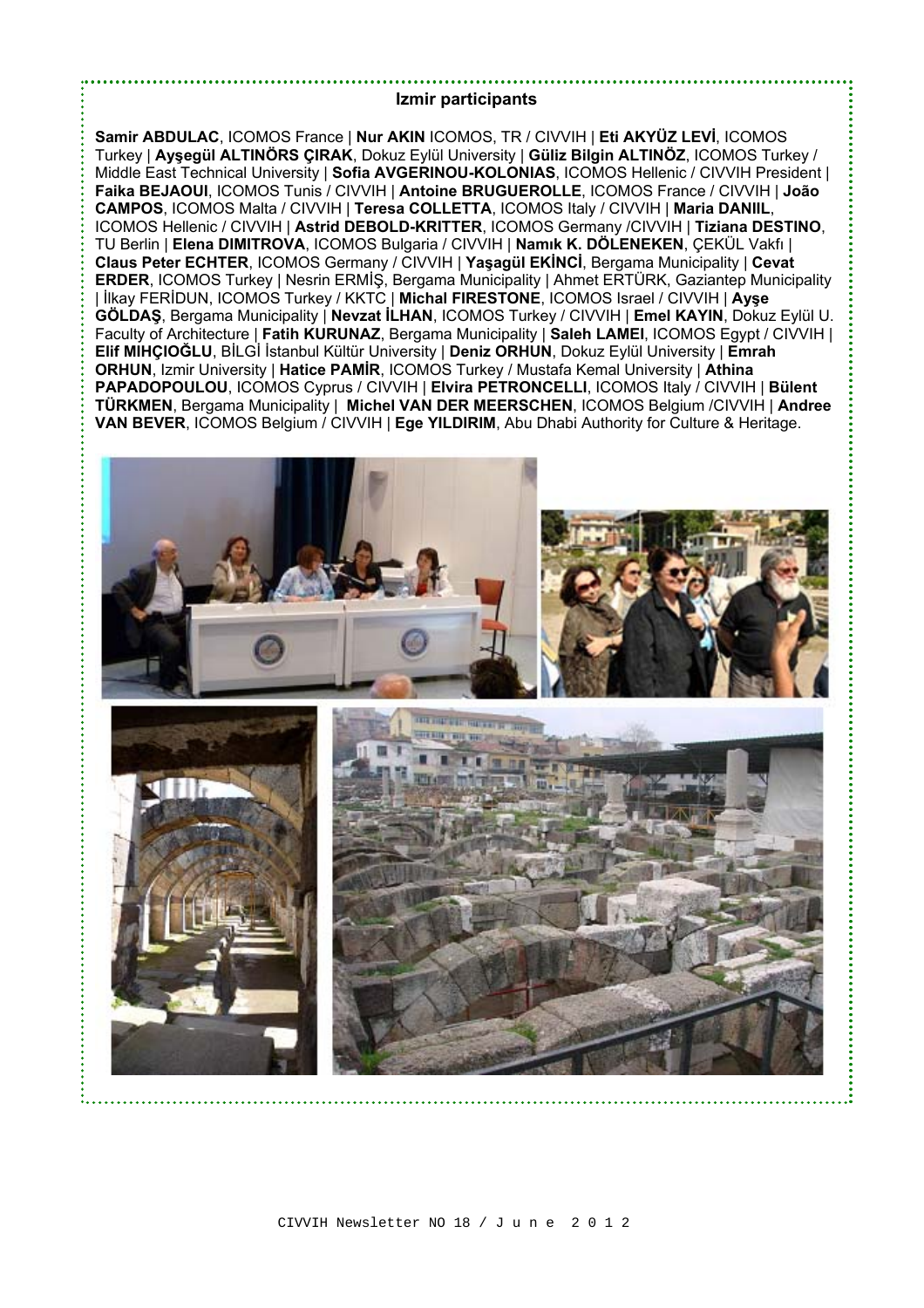## **3. ACTIVITIES BY CIVVIH MEMBERS**

**Fi** [new] CIVVIH members Dr Claus-Peter Echter and Dr Pierre Laconte have been (re-)elected as Europa Nostra Council members last June.

**[indem]** The recent activity of CIVVIH's member **Antoine Bruguerolle** includes:

- a presentation on the July 4th in the French Senate to present the evolution of protection procedures in France (and ZPPAUP PSMV)

- a presentation on 4th and 5th June in Berat, Albania for a mission of expertise and advice (site PM) at the request of the ANVAHSS (French National Association)

- a presentation on the 18th and 19th June to a mission of expertise and consultancy for the cities of Macedonia and Berovo KRATOUO at the request of the ANVAHSS.

**[new]** Our colleagues Dr. **Katarina Voskova** from Slovakia and **Michel Bonnette** from Canada have been invited to participate in **a seminar** organized by the St. Lawrence University in Canton, New York State, USA, to discuss issues **related** *to Urban/Rural Preservation.* The document of *The Valletta Position Paper on Historic Cities and Sustainable Urban Development Policies* that was adopted by CIVVIH during its 2010 annual meeting in Valletta, Malta, will serve as one of the main reference documents to initiate discussion. The seminar is planned to raise awareness amongst students, mostly from affluent circles of the State of New York, as well as amongst the local people, more modest and hard hit by the current economic crisis, about the benefits of preserving cultural heritage, tangible and intangible, as a basis for the sustainable development of local communities.

**[new]** CIVVIH member **Dr. Olga Sevan** is the main editor of the collective monograph **"Sociocultural analyze and development of territories in Russia: problems and decisions" (in Russian),** which published in Russia some weeks ago.

**(M, 2012. 464 pages, 100 illustrations** / Photos and drawings by O. Sevan, projects, graphics, questionnaire) / http://www.ecovast.ru/BOOKS\_9.htm



In this book authors analyze own experiences of the different projects for small towns and villages during last 20 years. There are interesting interdisciplinary investigations and real practices with local and regional authorities, different organizations, architects, economist etc, and with business enterprises and local inhabitance for preservation, maintains and development different towns and villages. There are projects for reconstructions of historical centers, development tourism and small business of different trades and solve the problems of self management and organizing partnerships. One takes attention for situation in sphere of modern Orthodox and Muslim religions in different regions of Russia.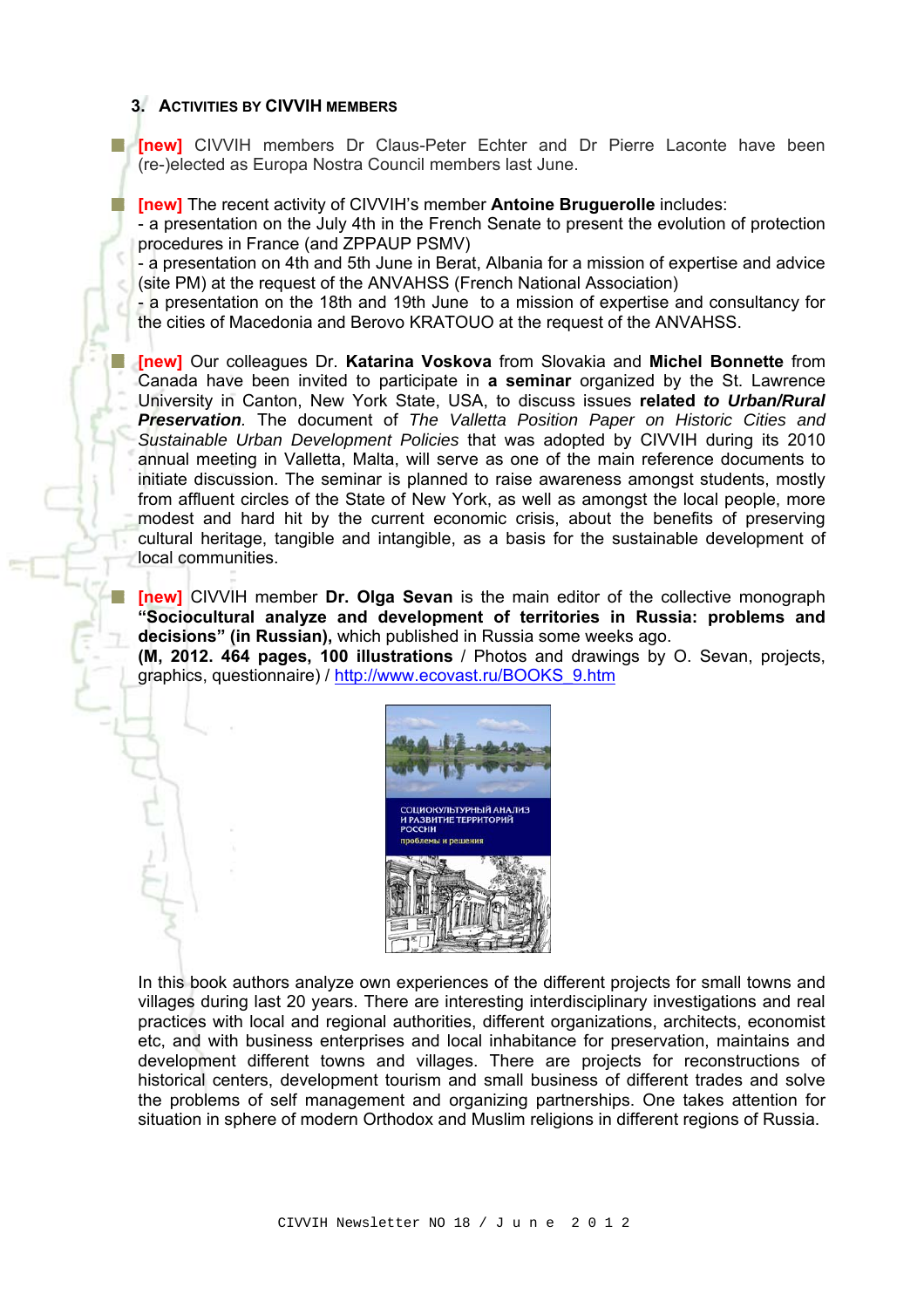**[art] [reminder]** CIVVIH member Joao Campos coordinates the International Seminar of Almeida 2012 which will be held from 24 to 26 August 2012, entitled: **"Commemorations of the 1810 Almeida' Siege".** For further information: j.campos@netc.pt

COMEMORAÇÕES DO CERCO DE ALMEIDA ~ 24,25 e 26/08/2012 trations of the 1810 Almeida' Siege  $-24.25$  and 26/08/201 SEMINÁRIO INTERNACIONAL INTERNATIONAL SEMINAR EDIFÍCIOS MILITARES NOTÁVEIS DENTRO DAS FORTIFICAÇÕES ABALUARTADAS<br>REMAKABLE MILITARY BUILDINGS INSIDE BULWARKÉD FORTIFICATIONS <u> AAAAAAAAAAAAAAAAAAA</u>"

**Fig. Thew]** In Bruges, Belgium a conference was organized on May 31st to June 1st, 2012 by the Government of Flanders, the Flanders Heritage Agency and the City of Bruges, in close collaboration with the World Heritage Centre on the subject: **Challenges and Opportunities for the Conservation and Management of Urban Heritage** [http://www.wh2012.be/].

CIVVIH was represented by its members **Alvaro Gomez, Samir Abdulac, Elena Dimitrova, Andree Van Beever** and **Michel Van der Meerschen**.

#### **4. GENERAL ANNOUNCEMENTS**

- **[absolut]** Finew] EuroMed2012 International Conference dedicated to Cultural Heritage Under the Patronage of UNESCO, in cooperation with the European Commission and under the Auspices of the 2012 Cyprus Presidency of the Council of the EU will take place from October 29th to November 3rd, 2012, in Limassol, Cyprus. [For further information: http://www.euromed2012.eu]
- **[act ] The WI** The 14th edition of the Historic Structures International Conference will be held in in Cluj-Napoca, Romania, from September 20 to 22, 2012, on the topic of The Protection of Load-bearing Structures and the Society.
- **[abilibrary]** The International Conference and training on Risk Management in Museums: The Museum of Anatolian Civilisations (MAC) announced that an International Conference on Risk Management in Museums will be held on 25 and 26 June 2012 in Ankara, Turkey. The event is in cooperation with the Friends of Cultural Heritage (FOCUH) and the International Council of Museums (ICOM). [For further information: Milli Kütüphane: http://www.mkutup.gov.tr/]
- **I** [new] The 2nd Euro-Mediterranean Regional Conference: "The City, Living Heritage" will take place on 11th to 12th October 2012, in Salé, Morocco. The aim of this meeting is to encourage the exchange of ideas, experiences and knowledge on the theme of heritage as an identitary resource for social, cultural and economic cohesion that promotes sustainable development at local level. The objective is to share experiences, create Euro-Mediterranean synergies and promote interregional dialogue [For more information: www.montada-forum.net/liste/4/all • montada@apabcn.cat]